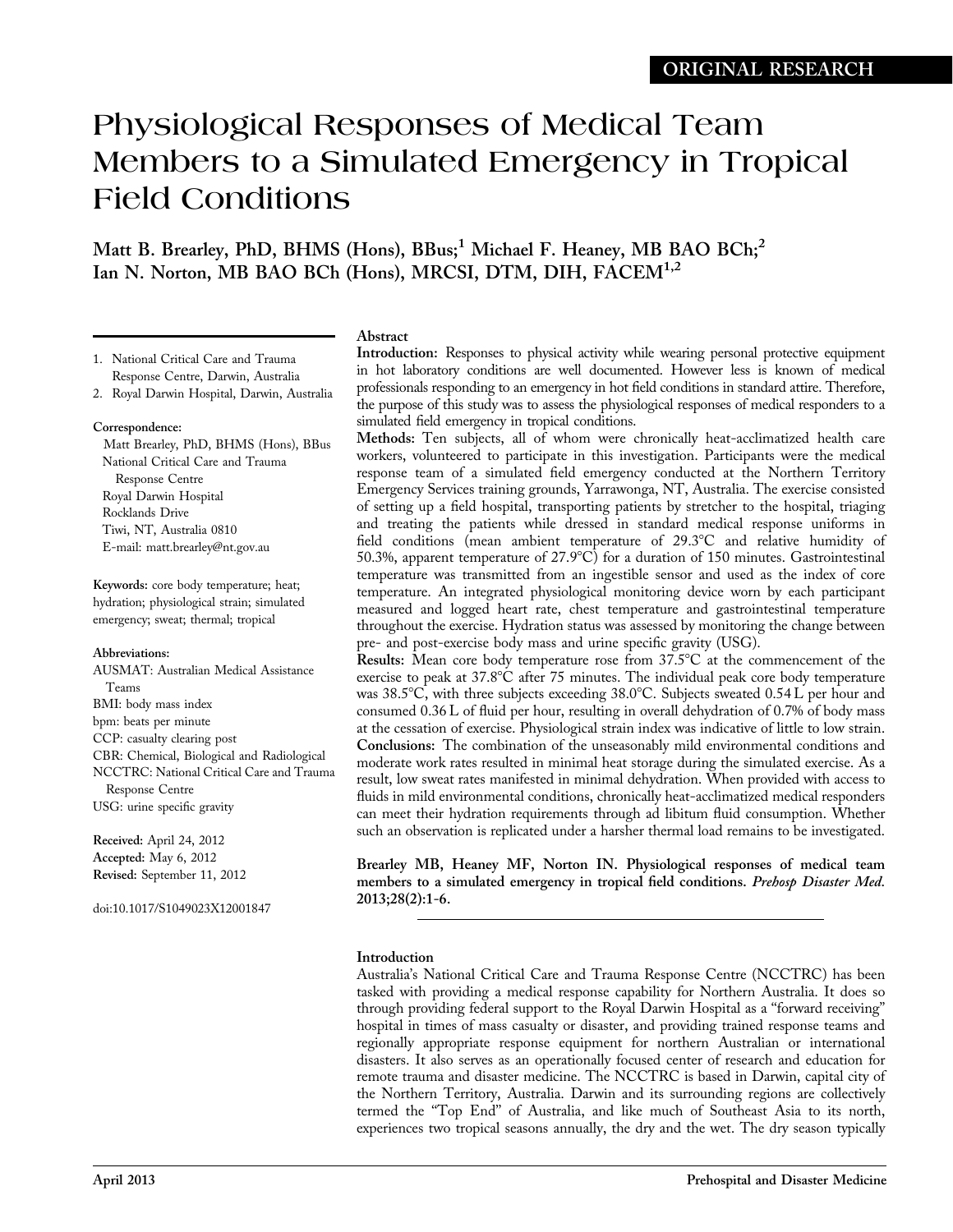produces warm to hot ambient temperatures with low to moderate levels of relative humidity. The wet season is characterized by hot ambient temperatures and high levels of environmental moisture, and poses a significant challenge to thermoregulation, increasing the risk of exertional heat illness when undertaking physical activity. The consequences can be severe, as demonstrated by the death of an Australian Defence Force soldier from exertional heat illness while participating in a Top End training exercise during the wet season. The coroner's report into the death identified 65 cases of heat-related illnesses on similar courses over a 15-week period during the 2003-2004 wet season.<sup>1</sup>

Despite the risks, there is insufficient data detailing the interaction between tropical conditions and emergency responders (particularly health workers) in the field. In contrast, the physiological responses to hot laboratory conditions in occupational and athletic settings have been well documented. Physical activity in hot conditions results in endogenous heat production that increases cutaneous blood flow and sweating in an attempt to dissipate such heat.<sup>[2,3](#page-5-0)</sup> A decrease in mean arterial pressure<sup>4</sup> and compensatory increase in heart rate seeks to meet demand from the active musculature and the cutaneous circuit, resulting in high heart rates during physical activity in hot conditions.<sup>2,[5](#page-5-0)</sup> Sustained activity in the heat manifests in high core and skin temperatures,<sup>[6](#page-5-0),[7](#page-5-0)</sup> high sweat rates<sup>[8](#page-5-0)</sup> and physiological strain.<sup>9</sup>

The majority of emergency responder thermoregulatory research has focused on the uncompensable laboratory conditions produced by personal protective equipment and warm to hot environments to demonstrate that heat storage is a product of work rate due to the limited ability to dissipate heat.<sup>[10,11](#page-5-0)</sup> Such a scenario is different from the challenges faced by Australian Medical Assistance Teams (AUSMATs) that can be rapidly deployed to local, national, or international disaster areas at short notice in order to supplement the local response. Southeast Asia and the Pacific Ring of Fire are prone to natural disasters, and have witnessed several man-made and terrorist events in recent years. This means a high probability of deployment by AUSMATs to tropical regions where the harsh environmental conditions, combined with limited access to personal cooling, may result in high levels of physiological strain, high sweat rates, concomitant dehydration and exertional heat illness. This report assesses the physiological responses of medical responders to a simulated field emergency in tropical conditions. It represents the first stage of a planned review of risks of exertional heat illness, and an evidence-based approach to heat mitigation for medical field responders.

## Methods

An exercise involving a simulated shopping center collapse and fire was conducted at the Northern Territory Emergency Services training facility at Yarrawonga, NT, Australia on May 12, 2010. Police, fire, and ambulance services and the medical response team comprising 10 doctors, nurses and paramedics were involved in the rescue, triage, treatment and then transport of 71 victims. These victims were moulaged volunteers from the police and emergency services, and had injuries ranging from minor to severe, with several fatalities. The medical team under study responded under normal protocols to the scene to assist the ambulance service, which had provided initial triage of the victims. Northern Territory disaster planning for large mass-casualty events involves the early arrival of a medical response team to set up a casualty clearing post (CCP) and allow stabilization of the injured awaiting



Figure 1. The Casualty Clearing Post

transport to the hospital. The team was required to set up a portable shade facility, and deploy medical equipment and stretchers to create a functional CCP (Figure 1). Patients were subsequently re-triaged on arrival at the CCP, and received simulated treatment before being prepared for transport, loaded into ambulances and driven off the exercise compound. During their response, the medical team members had their gastrointestinal temperature, chest skin temperature and heart rate continually measured, and fluid balance variables assessed, prior to and following the exercise.

## Participants and Ethical Approval

Ten doctors, nurses and paramedics (four men, six women) volunteered and provided written informed consent for this study, which was approved by the Human Research Ethics Committee of the Northern Territory Department of Health & Families and Menzies School of Health Research, Northern Territory, Australia. Subjects were not compensated for their participation. The subjects had a mean (standard deviation) age of 38.4 (8.5) years, height 1.71 (0.09) m, mass 68.8 (13.4) kg, body mass index (BMI) of 23.2 (2.9), had been residents of the Northern Territory for 6.9 (4.8) years and undertook 7.2 (4.8) hours of outdoor exercise per week.

## Physiological Measures

Gastrointestinal temperature was measured by an ingestible sensor (Jonah, VitalSense, Respronics, Pittsburgh, Pennsylvania USA) consumed with breakfast, four hours prior to commencement of the study, allowing adequate time for the pill to empty from the stomach and enter the gastrointestinal tract. The ingestible sensor transmitted the gastrointestinal temperature to a wearable receiver (SEM, Equivital, Hidalgo Ltd, Cambridge, UK) for storage [\(Figure 2](#page-2-0)). Skin temperature of the chest (distal sternum) was measured by an infrared thermometer on board the SEM, and heart rate was measured and recorded by the individually coded receivers.

## Fluid Balance

Immediately prior to the exercise, subjects emptied their bladders and provided a urine specimen for assessment of hydration status. Urine specific gravity (USG) was assessed with a refractometer (Atago URC-NE, Tokyo, Japan) according to the manufacturer's instructions following a one-point calibration with distilled water.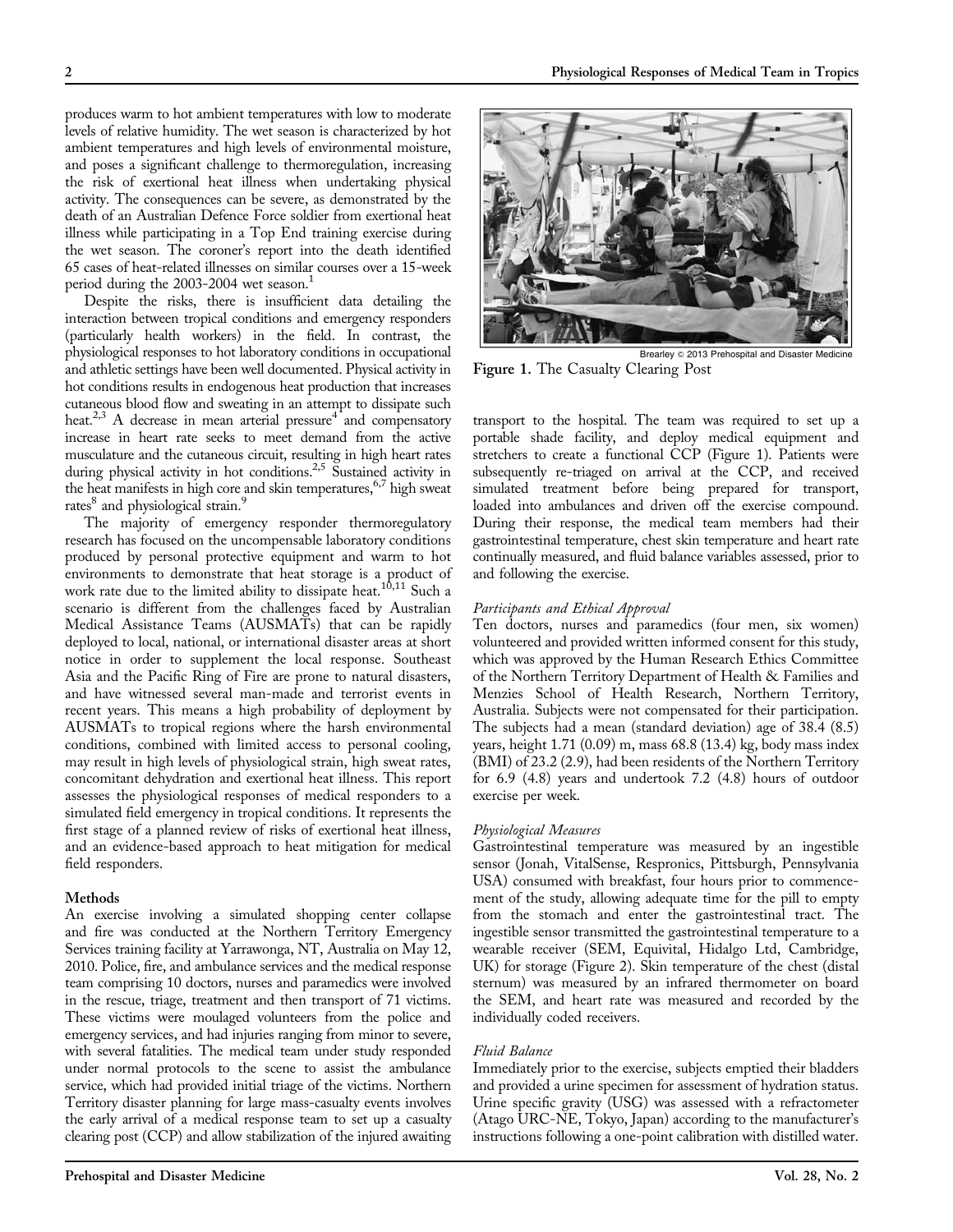<span id="page-2-0"></span>

Brearley @ 2013 Prehospital and Disaster Medicine Figure 2. The Equivital Physiological Monitoring Device

| Condition                                         | <b>Urine Specific Gravity Value</b> |  |
|---------------------------------------------------|-------------------------------------|--|
| Well Hydrated                                     | $<$ 1.010                           |  |
| Minimal Dehydration                               | 1.010-1.020                         |  |
| Significant Dehydration                           | 1.021-1.030                         |  |
| Serious Dehydration                               | >1.030                              |  |
| Brearley © 2013 Prehospital and Disaster Medicine |                                     |  |

Table 1. Urine Specific Gravity and Equivalent Level of Hydration (data from Casa et  $al^{26}$  $al^{26}$  $al^{26}$ )

Urine specific gravity values were subsequently compared to the index of hydration status in Table 1.

Subjects were subsequently weighed in a semi-nude state on a calibrated scale (UC321, A&D Mercury, Adelaide, SA, Australia) to determine pre-exercise body mass, and donned the medical response team uniform of a lightweight nylon shirt and trousers (Columbia Sportswear Company, Boyle, Massachusetts USA), hard hat and enclosed shoes or boots. Subjects were also provided with a personal backpack containing a 3 L hydration reservoir (Oztrail Leisure Products, Brisbane, QLD, Australia) allowing participants to consume fluids ad libitum. The reservoir's mass was determined immediately pre- and post-exercise, the difference equal to the volume of fluid consumed during the exercise. Subjects were weighed pre- and post- toilet breaks to account for urine/fecal output. At the cessation of the exercise, subjects removed their medical uniforms and toweled down to remove unevaporated sweat, and post-exercise body mass was determined. Subjects provided a post-exercise urine specimen for hydration assessment.

Dehydration was expressed as a percentage of body mass by the following equation:

# (Body Mass Loss/Pre-Exercise Body Mass)\*100

and Sweat Loss (L) was calculated by the following equation:

# $\Phi(\text{Body Mass Loss} + \text{Fluid Consumption} - \text{Urine/Fecal Output}).$

It was assumed that 1 kg body mass loss was equal to 1 L of fluid.

## Physiological Strain Index

Gastrointestinal temperature and heart rate were input into the physiological strain index equation of Moran et al<sup>[9](#page-5-0)</sup> for categorization (Table 2).

| <b>Strain</b> | <b>Physiological Strain Index</b> |
|---------------|-----------------------------------|
|               | 0                                 |
| Little        | 1                                 |
|               | 2                                 |
| Low           | 3                                 |
|               | 4                                 |
| Moderate      | 5                                 |
|               | 6                                 |
| High          | 7                                 |
|               | 8                                 |
| Very high     | 9                                 |
|               | 10                                |

Brearley © 2013 Prehospital and Disaster Medicine Table 2. Physiological Strain Description and Corresponding Numerical Value (data from Moran et al<sup>[9](#page-5-0)</sup>)

## Environmental Conditions

Ambient temperature, relative humidity and apparent temperature data were acquired from the Bureau of Meteorology Darwin Airport Weather Station (station number 014015), every 30 minutes during the period from 10:30 AM to 1:00 PM when the study was carried out. Weather station 014015 is located 11.4 km from the test site. The Apparent Temperature is defined as the temperature, at the reference humidity level, producing the same amount of discomfort as that experienced under the current ambient temperature and humidity. The apparent temperature is an adjustment to ambient temperature based on the perceived effects of humidity and wind speed to reflect thermal comfort. An apparent temperature less than actual temperature indicates improved thermal comfort and lower potential for physiological stress. Solar radiation is not accounted for by apparent temperature reported in this study.

## Statistical Analysis

Statistical analysis was performed using Prism 5 software (GraphPad, La Jolla, California, USA). One-way ANOVAs were utilized to test for changes in core body temperature, chest temperature and PSI over time. A Tukey-Kramer multiple comparisons test was subsequently applied with significance set at  $P < .05$ . A paired *t*-test was used to compare pre- and postexercise USG. The Pearson correlation coefficient tested the relationship between gastrointestinal temperature and heart rate.

## Results

## Environmental Conditions

The mean ambient temperature during the 150 minutes of data collection was  $29.3^{\circ}$ C, with average relative humidity of 50.3%, and wind speed of 21.5 km per hour, resulting in an apparent temperature of  $27.9^{\circ}$ C. The conditions were anecdotally described by the research team as warm but not hot with a cool, dry breeze. Participants worked mainly under the shade tents available at the CCP, rather than in direct sunlight, with some additional shade being provided by surrounding trees.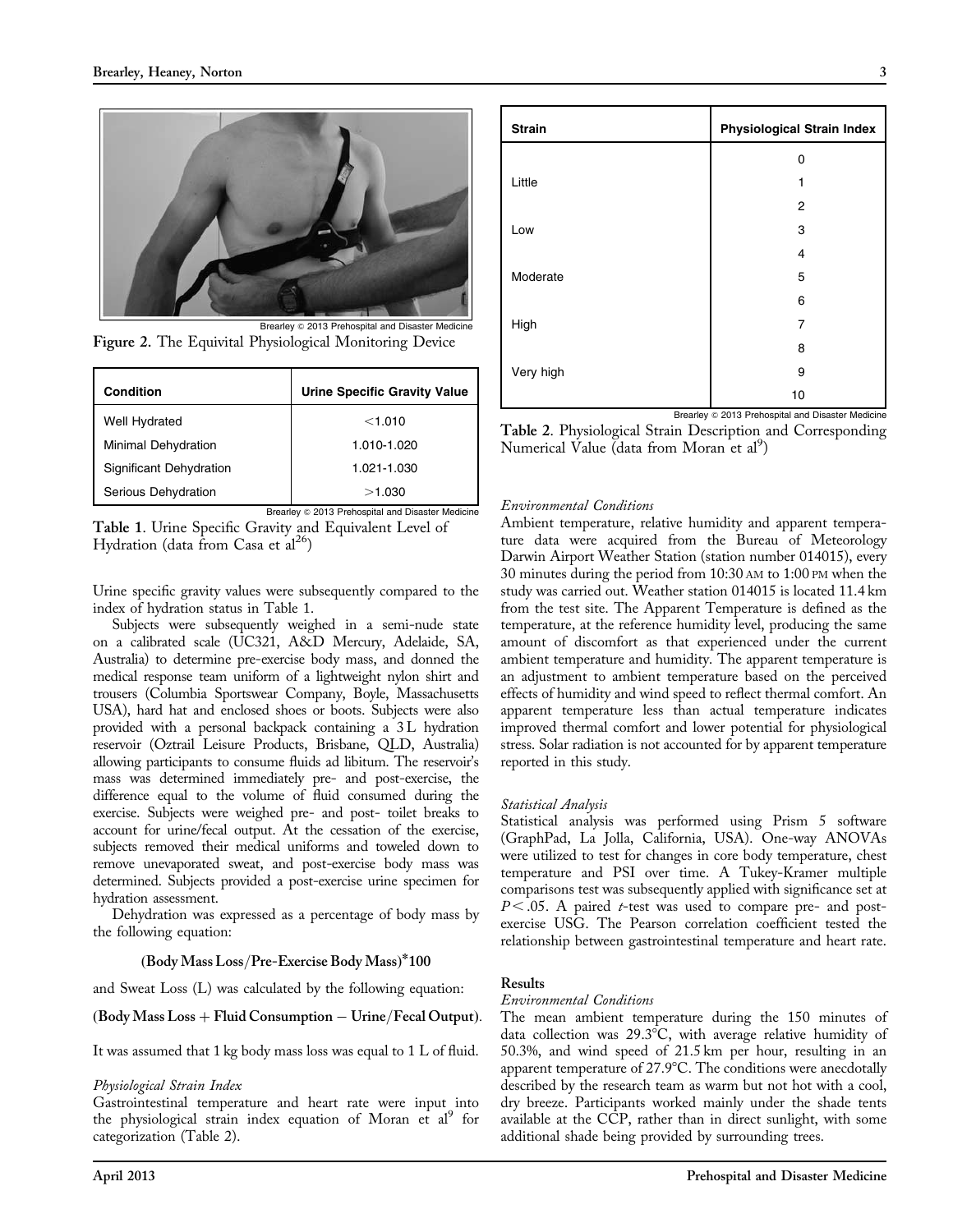

Figure 3. Mean Gastrointestinal Temperature Throughout the Exercise





Figure 4. Heart Rate Distribution Throughout the Exercise

## Gastrointestinal and Chest Temperature

The average gastrointestinal response throughout the exercise is depicted in Figure 3. Commencing the exercise at a gastrointestinal temperature of  $37.5^{\circ}$ C, a subtle decrease was observed to the 25th minute (37.4 $^{\circ}$ C). Thereafter, gastrointestinal temperature rose significantly ( $P < .05$ ) by 0.4°C to peak at 37.8°C following 80 minutes of the exercise. The highest individual peak gastrointestinal temperature was  $38.5^{\circ}$ C, while three subjects had gastrointestinal temperatures exceeding 38°C. Chest temperature rose significantly from 31.2°C to plateau between 34.0 and 34.6°C from the 25th minute to the cessation of the exercise  $(P < .001)$ .

#### Heart Rate and Physiological Strain Index

The mean baseline heart rate was 75 beats per minute (bpm), with mean values oscillating within the 90-110 bpm range from the 20th to the 130th minute of the exercise. Overall, 56.9% and 91.8% of the exercise coincided with heart rates of less than 100 and 120 bpm respectively (Figure 4), while the peak individual heart rate was 140 bpm. Compared to resting values, heart rate was significantly elevated from the 25th to 140th minute of the exercise  $(P < .05)$ .



Figure 5. Physiological Strain Index Throughout the Exercise

 $\land$  significantly different to 25th minute ( $P < .01$ ). \* significantly different to 25th minute ( $P < .05$ ). Error bars indicate standard deviation (SD).

| Variable                                          | Mean (SD)     |  |
|---------------------------------------------------|---------------|--|
| Urine Specific Gravity Pre-Exercise               | 1.014(0.008)  |  |
| Urine Specific Gravity Post-Exercise              | 1.016 (0.006) |  |
| Body Mass Loss (%)                                | 0.69(0.44)    |  |
| Fluid Consumption (L/h)                           | 0.36(0.16)    |  |
| Sweat Rate (L/h)                                  | 0.54(0.20)    |  |
| Brearley © 2013 Prehospital and Disaster Medicine |               |  |

Table 3. Summary of Fluid Balance Variables Abbreviation: SD, standard deviation

Heart rate at the cessation of the exercise was also significantly higher than at rest ( $P < .05$ ). There was a significant correlation  $(P< .001)$  between gastrointestinal temperature and heart rate with a coefficient of 0.62 and an r squared value of 0.39.

The average physiological strain remained below a value of 1 (little) through the initial 60 minutes of assessment, thereafter rising to oscillate between 1.8 to 2.0 from the 80th minute to cessation of the exercise (Figure 5). Statistical analysis was not conducted to compare exercise values with those at rest as resting values are used to anchor the index at zero. Data were therefore compared to observations at the 25th minute of the exercise, where gastrointestinal temperature attained its nadir. The peak individual physiological strain was 4.5, equating to a descriptor of moderate.

#### Fluid Balance

Table 3 provides the summarized fluid balance results. The mean pre-exercise USG was 1.014, with two subjects exceeding a value of 1.021, indicative of significant dehydration. The mean sweat loss was 1.30 L (range 0.85 L-1.85 L), resulting in an average sweat rate of 0.54 L per hour. When expressed relative to body mass, the mean sweat rate was 7.9 mL per hour per kg.

The mean total fluid intake was 0.84 L, equating to consumption of 0.36 L per hour. Mean dehydration expressed as a percentage of body mass was 0.7% following the exercise, with the corresponding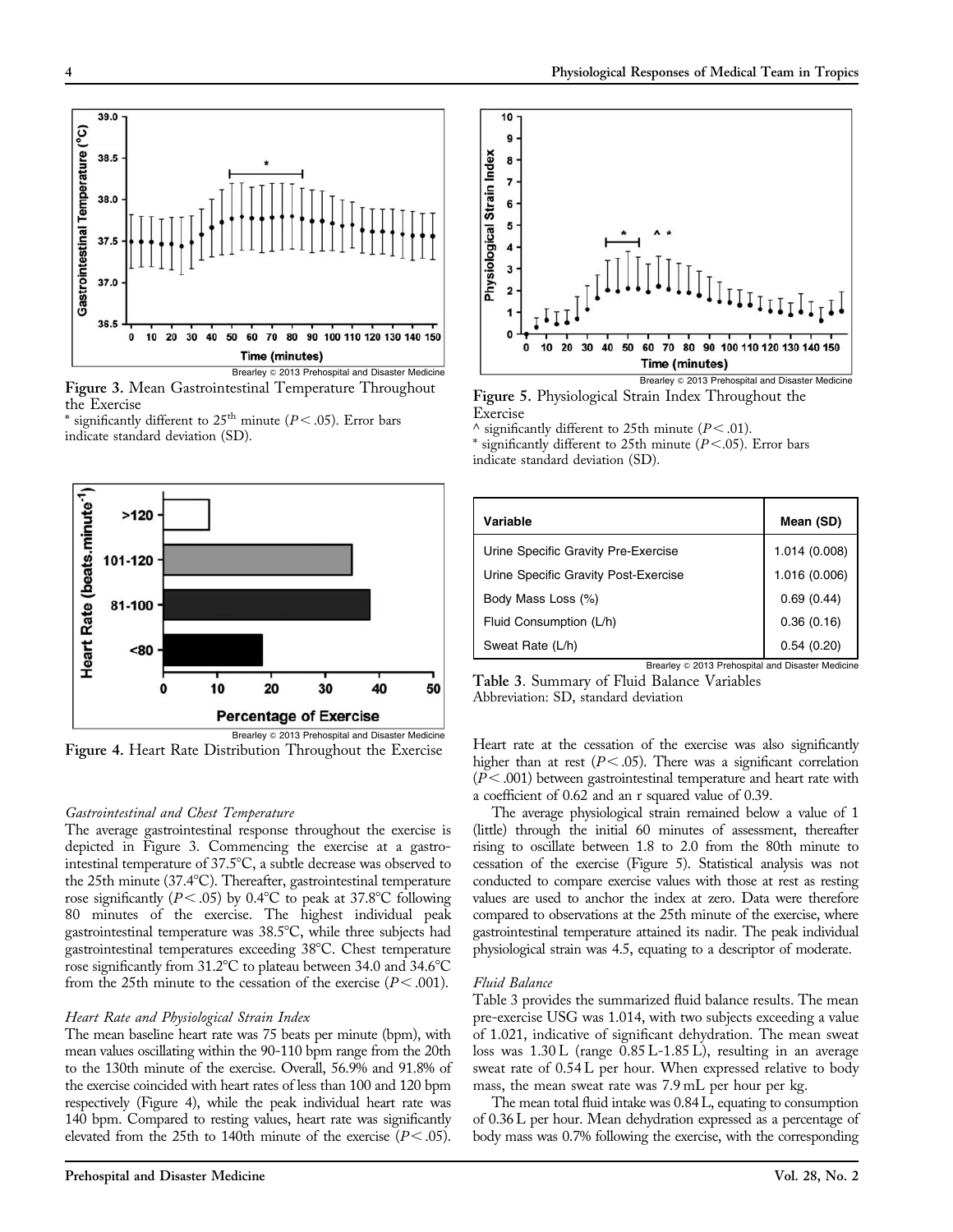USG averaging 1.016, not significantly different from pre-exercise values ( $P = .447$ ). Three subjects had USG  $>1.021$  post-exercise.

## **Discussion**

The thermoregulatory challenge presented by physical activity in personal protective equipment under hot laboratory conditions is well documented; $10,12^{t-14}$  however, less is known of the responses while wearing personal protective equipment or standard attire in the field, with the latter a more common scenario for medical responders. Work previously carried out by the NCCTRC with Northern Territory Fire and Rescue Services wearing full fire retardant ''turn-out'' gear and breathing apparatus, and with medical and non-medical responders wearing Chemical Biological and Radiological (CBR) resistant uniforms has shown extremely high rates of heat storage in short periods of time.<sup>15,16</sup> This, coupled with the inability to passively cool quickly in tropical conditions, has encouraged the researchers to recommend light-weight quick dry uniforms to medical response teams from the NCCTRC. This investigation demonstrates that the extent of physiological strain experienced by medical responders in light-weight uniforms with ad libitum access to fluids is little to low when undertaking low intensity physical activity in warm conditions.

With a mere  $0.3^{\circ}$ C average increase in gastrointestinal temperature from rest and a plateau in chest skin temperature between 34.0 and 34.6°C from the 30<sup>th</sup> minute of the exercise, the medical response team demonstrated the achievement of thermal equilibrium for the majority of the exercise. The disaster scenario was conducted at the start of the local dry season, yet conditions were nonetheless milder than anticipated. Anecdotal feedback from the participants confirmed the favorable conditions, with the apparent temperature of  $27.9^{\circ}$ C and a mean ambient temperature of  $29.3^{\circ}$ C, below the average daily maximal temperature for May of 32.08C. One would intuitively expect harsher environmental conditions to narrow the thermal gradient for heat exchange and promote heat storage by the medical responders in this study, particularly when physical activity is more demanding. Highlighting this point, Australian Defence Force soldiers suffered 65 cases of heat- related illness during 15 weeks of wet season training in 2003-2004, with no cases reported during training conducted during the  $2004$  dry season.<sup>1</sup> The description of the work performed during the Australian Defence Force training appears to be have been more strenuous than the duties of the medical responders, as 56.9% of the simulation corresponded to heart rates ,100 bpm. The moderate correlation between heart rate and gastrointestinal temperature  $(r = 0.61)$  indicates the potential for higher intensity activity to manifest in substantial heat storage. This prediction is supported by one subject attaining a peak core temperature of  $38.5^{\circ}$ C with a higher workload, as  $9.4\%$  of the exercise corresponded with a heart rate  $<$ 100 bpm.

The net product of the mild environmental conditions and low work rates was little to low average physiological strain throughout the exercise. A factor likely to have contributed to the low levels of overall physiological strain is the chronic heat acclimatization status of the medical response cohort. Given that heat acclimatization augments heat loss mechanisms, newcomers to tropical conditions are likely to suffer greater levels of physiological strain, $3$  a scenario similar to that faced by some emergency responders deployed to hot regions at short notice. Heat stress was noted as an issue for nurses and physicians responding to the relief efforts following hurricanes Katrina and Rita.<sup>17</sup> Although the aforementioned survey did not explore the factors that caused the heat stress,

deployment into a hot environment without adequate prior exposure could have contributed. The efficacy of light-weight and quick dry material used in the design of the medical response team uniforms has not been specifically studied in this paper, but is presumed to have contributed to the lack of thermal strain recorded in responders. Comparison with data from encapsulated uniforms, even with moderate works rates as seen in CBR suits,<sup>[16](#page-5-0)</sup> may preclude the need for a formal comparison of heavy versus lightweight medical response uniforms.

Utilizing chest skin temperature to be reflective of peripheral temperature, the  $\sim$ 5°C gradient between the skin and environment would permit endogenous heat loss via radiation and convection, particularly with average wind speeds for the Darwin region of greater than 20 km per hour. Such conditions permit a lessened reliance upon evaporative cooling via sweat secretion, a likely contributor to the relatively low sweat rates of  $0.54 L$  per hour observed during this investigation. Sweat rates observed for athletes training or competing in the top end of Australia are generally higher, $^8$  ranging from 0.7 to 1.9 L per hour. Dehydration was 0.7% of body mass lower than anticipated with the aforementioned low work rates, personal access to fluids and mild environmental possible contributors. This is also lower than the one percent loss associated with even mild dehydration and much less than the  $\sim$ 2% deficit which might be associated with endurance performance deficit.<sup>18,19</sup>

Voluntary fluid intake patterns showed inter-subject variability, as previously described for athletes.<sup>[20](#page-5-0)</sup> Overall, fluid intake was insufficient to match sweat losses, however, the 2.5 hour duration did not lead to substantial dehydration. It should be noted that actual shifts can be 12 hours in duration $^{21}$  with cumulative fluid deficits anticipated to be more severe under such conditions. Whereas ad libitum fluid consumption can manifest in dehydration, particularly where the constructs of the event limit access to fluids,  $^{22}$  $^{22}$  $^{22}$ that wasn't the case in this investigation, with subjects wearing individual hydration bladders. Given the differences in pre-exercise hydration status, drinking habits and sweat losses, an individualized approach to assessment is required rather than prescribing a more generalized drinking strategy[.23](#page-5-0)

The mean pre-exercise USG of the medical responders (1.014) was suggestive of minimal hypohydration. Similar values have been reported for motorsport athletes<sup>[24](#page-5-0)</sup> and some team sport athletes<sup>[8](#page-5-0)</sup> but the values in this study were better than those of amateur athletes prior to competition in Australia's Top End.<sup>[25](#page-5-0)</sup> The most convenient defence against the development of dehydration is to commence physical activity in a well-hydrated state. The hydration standards of Casa et al<sup>[26](#page-5-0)</sup> were used, where well hydrated equates to a USG  $<$  1.010. A recent study has defined well-hydrated as USG 1.015-1.017; however, these values represent 24-hour mean values from subjects exercising approximately one hour per week in non-tropical conditions.<sup>[27](#page-5-0)</sup>

It was anticipated that subjects classified as dehydrated prior to the exercise would consume a greater volume of fluid than their well-hydrated colleagues as described by Maresh et al<sup>28</sup> for low intensity exercise in the heat. However, in this small sample, such a relationship was not observed. This may be attributed to personal behavior patterns, as all subjects had free access to fluids. This is an area requiring education of the medical response team to make full use of the additional impost of the hydration backpacks. While anecdotal feedback regarding the hydration backpacks was generally positive (6/10), several negative comments relating to the backpack mass and subsequently making work more cumbersome